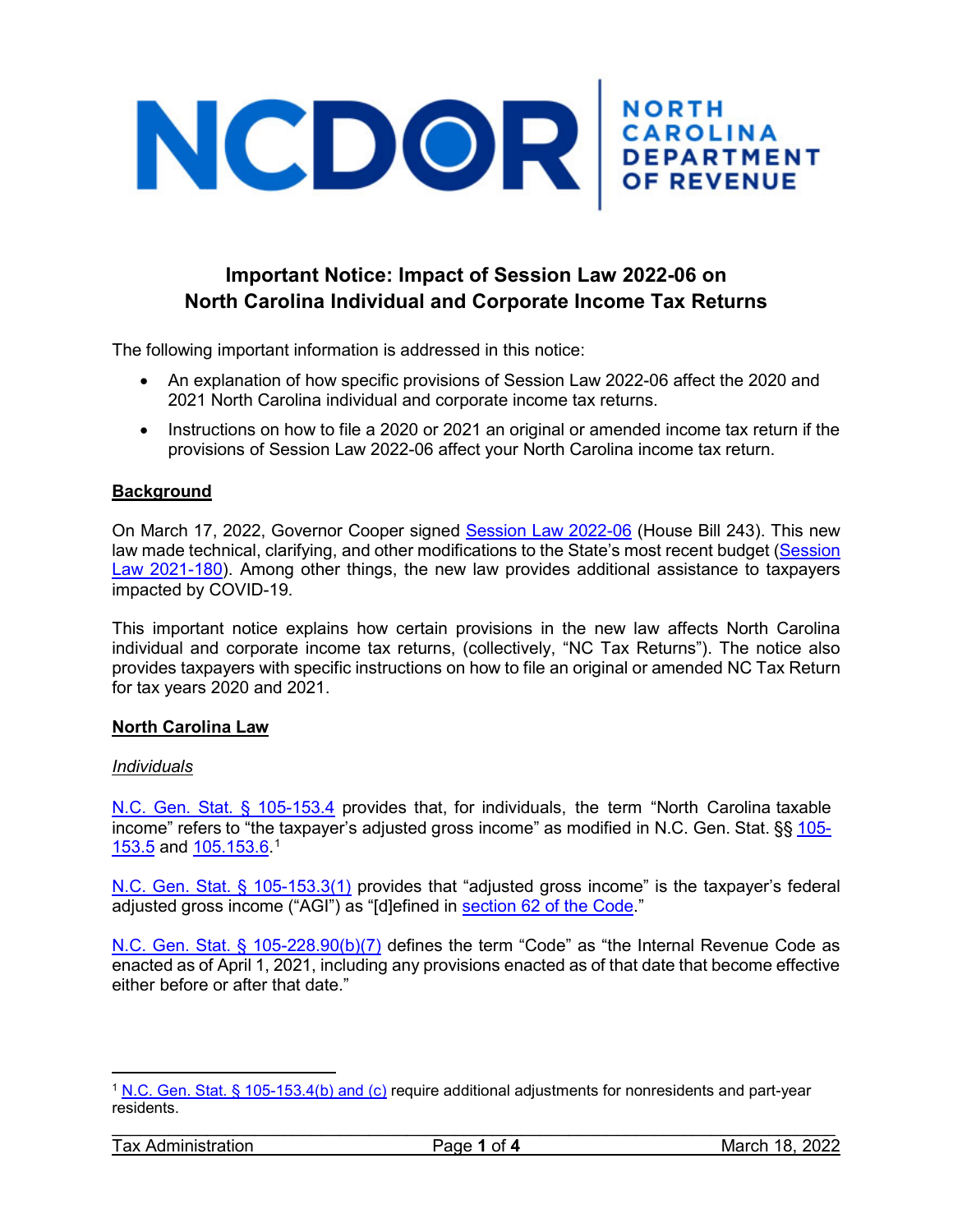

# *Corporations*

For corporations subject to North Carolina income tax, [N.C. Gen. Stat. § 105-130.2\(15\)](https://www.ncleg.gov/EnactedLegislation/Statutes/HTML/BySection/Chapter_105/GS_105-130.2.html) defines "State net income" as "federal taxable income as determined under the Code" adjusted as provided in N.C. [Gen. Stat.](https://www.ncleg.gov/EnactedLegislation/Statutes/HTML/BySection/Chapter_105/GS_105-130.5.html) § 105-130.5 and, in the case of a corporation that has income from business activity that is taxable both within and without North Carolina, allocated and apportioned to this State as provided in [N.C. Gen. Stat. § 105.130.4.](https://www.ncleg.gov/EnactedLegislation/Statutes/HTML/BySection/Chapter_105/GS_105-130.4.html)

[Section 63 of the Internal Revenue Code](https://www.law.cornell.edu/uscode/text/26/63) defines "taxable income" as "gross income minus allowable deductions."

[N.C. Gen. Stat. § 105-130.2\(2\)](https://www.ncleg.gov/EnactedLegislation/Statutes/HTML/BySection/Chapter_105/GS_105-130.2.html) defines the term "Code" by cross-reference to [N.C. Gen. Stat. §](https://www.ncleg.gov/EnactedLegislation/Statutes/HTML/BySection/Chapter_105/GS_105-228.90.html)  [105-228.90.](https://www.ncleg.gov/EnactedLegislation/Statutes/HTML/BySection/Chapter_105/GS_105-228.90.html)

[N.C. Gen. Stat. § 105-228.90\(b\)\(7\)](https://www.ncleg.gov/EnactedLegislation/Statutes/HTML/BySection/Chapter_105/GS_105-228.90.html) defines the term "Code" as "the Internal Revenue Code as enacted as of April 1, 2021, including any provisions enacted as of that date that become effective either before or after that date."

#### **Impacts of Session Law 2022-06 on NC Tax Returns**

#### *New Deduction for Proceeds Received from Specific Grant Programs*

Generally, for federal income tax purposes, grant payments received from both the federal government and state government are included in gross income and are therefore taxable. [2](#page-1-0) Notwithstanding federal law, North Carolina has enacted N.C. Gen. Stat. § 105-153.5(b)(14a) (for individuals) and N.C. Gen. Stat. § 105-130.5(b)(31a) (for corporations), (collectively, "Taxpayers") to allow specific grant payments to be deducted when calculating North Carolina taxable income. $^3$  $^3$ As a result, **for taxable years beginning on or after January 1, 2020,** a Taxpayer may deduct grant proceeds received from one or more of the following programs (collectively, "Grant Payments") to the extent the proceeds were included in the Taxpayer's federal income:

- The Business Recovery Grant Program.<sup>[4](#page-1-2)</sup>
- The [ReTOOLNC grant program](https://theinstitutenc.org/retoolnc/) for recovery from the economic impacts of the COVID-19 pandemic.
- Rent and utility assistance pursuant to [Section 3.3 of S.L. 2020-4,](https://www.ncleg.gov/EnactedLegislation/SessionLaws/HTML/2019-2020/SL2020-4.html) as amended by Section 1.2 of [S.L. 2020-97.](https://ncleg.gov/EnactedLegislation/SessionLaws/HTML/2019-2020/SL2020-97.html)

Notably, the General Assembly retroactively amended North Carolina law to allow Taxpayers to deduct Grant Payments. **If you have already filed your 2020 or 2021 NC Tax Return** and you included Grant Payments in your federal income, you should consider filing an amended return with the Department to deduct the payments. **If you have not filed your 2020 or 2021 NC Tax Return** and you are required to include Grants Payments in your federal income, make

 $\overline{\phantom{a}}$ 

<span id="page-1-0"></span><sup>2</sup> *See* [26 U.S. Code § 61.](https://www.law.cornell.edu/uscode/text/26/61) 3 *See* SB 105, s. 34.3B.(a,b), [S.L. 2021-180;](https://ncleg.gov/EnactedLegislation/SessionLaws/PDF/2021-2022/SL2021-180.pdf) *see also* HB 243, s. 20.7.(a,b), [S.L. 2022-06.](https://www.ncleg.gov/BillLookUp/2021/h%20243)

<span id="page-1-2"></span><span id="page-1-1"></span><sup>4</sup> *See* SB 105, s. 34.3A.(a-k), [S.L. 2021-180;](https://ncleg.gov/EnactedLegislation/SessionLaws/PDF/2021-2022/SL2021-180.pdf) *see also* HB 243, s. 13A.1.(a,b), [S.L. 2022-06.](https://www.ncleg.gov/BillLookUp/2021/h%20243)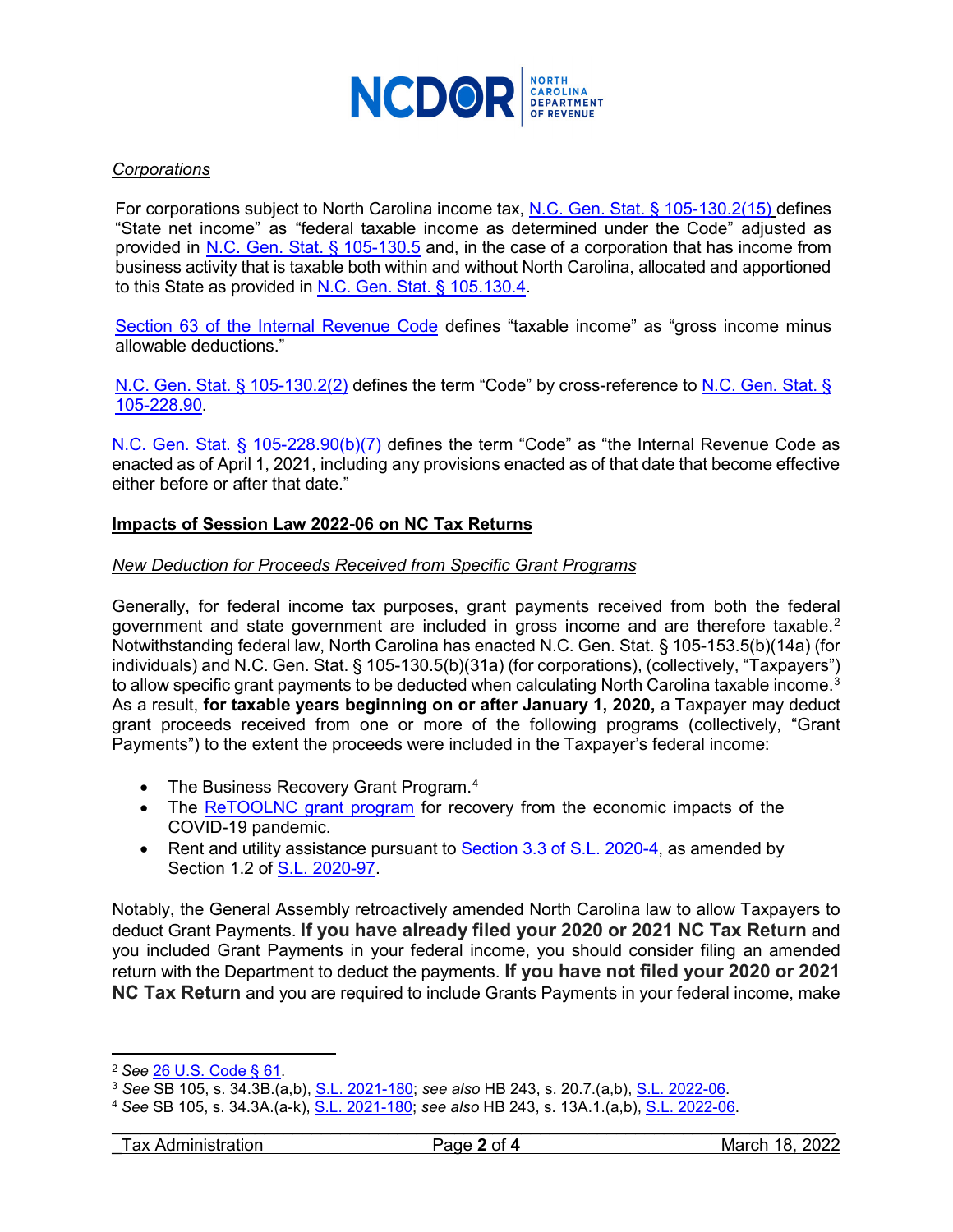

sure you deduct the Grant Payments on the correct line when you calculate your North Carolina taxable income.

**The Department will not automatically recalculate your North Carolina taxable income.** For more information on the correct line to deduct Grant Payments for tax year 2020 and 2021, see "How to Amend a NC Tax Return," located on page 4 of this notice.

# *New Deduction for Employers That Took the Federal Payroll Tax Credit for Employee Retention in lieu of a Federal Income Tax Deduction*

The [Coronavirus Aid, Relief, and Economic Security](https://www.congress.gov/bill/116th-congress/house-bill/748/text) ("CARES") Act provided eligible employers ("Employers") with a federal tax credit known as the Employee Retention Credit ("ERC"). The ERC is a refundable tax credit taken against certain federal employment taxes. Because the ERC is not taken against federal income tax, [N.C. Gen. Stat. § 105-153.5\(b\)\(11\)](https://www.ncleg.gov/EnactedLegislation/Statutes/HTML/BySection/Chapter_105/GS_105-153.5.html) (for individuals) and [N.C. Gen. Stat. § 105-130.5\(b\)\(11\)](https://www.ncleg.gov/EnactedLegislation/Statutes/HTML/BySection/Chapter_105/GS_105-130.5.html) (for corporations) does not apply, even though under [federal](https://www.law.cornell.edu/uscode/text/26/280C)  [law](https://www.law.cornell.edu/uscode/text/26/280C) the Employer is required to reduce the Employer's deduction for qualified wages by the amount of the ERC.

To allow an Employer to deduct the amount of qualified wages disallowed for federal income tax purposes because the Employer took the ERC, the General Assembly amended North Carolina tax law to add a new deduction. Specifically, **for taxable years beginning on or after January 1, 2020**, a Taxpayer may deduct the following when calculating North Carolina taxable income:

The amount by which a deduction for an ordinary and necessary business expense was required to be reduced or was not allowed under the Code because the taxpayer claimed a federal employee retention tax credit against employment taxes in lieu of a deduction. The deduction is allowed only to the extent that a similar credit is not allowed against the North Carolina income tax liability for the expenses. [5](#page-2-0)

Like the Grant Payment deduction, the ERC deduction is effective retroactively. **If you have already filed your 2020 or 2021 NC Tax Return** and you reduced qualified wages for the year because you claimed the ERC, you should consider filing an amended return with the Department. **If you have not filed your 2020 or 2021 NC Tax Return** and you reduced your qualified wage expense for the year because you claimed the ERC, make sure you deduct the additional expenses on the correct line when you calculate your North Carolina taxable income.

**The Department will not automatically recalculate your North Carolina taxable income.** For more information on the correct line to deduct the additional qualified wage expense for tax year 2020 and 2021, see "How to Amend a NC Tax Return," located on page 4 of this notice.

<span id="page-2-0"></span> <sup>5</sup> *See* HB 243, s. 20.15.(a,b), [S.L. 2022-06.](https://www.ncleg.gov/BillLookUp/2021/h%20243)